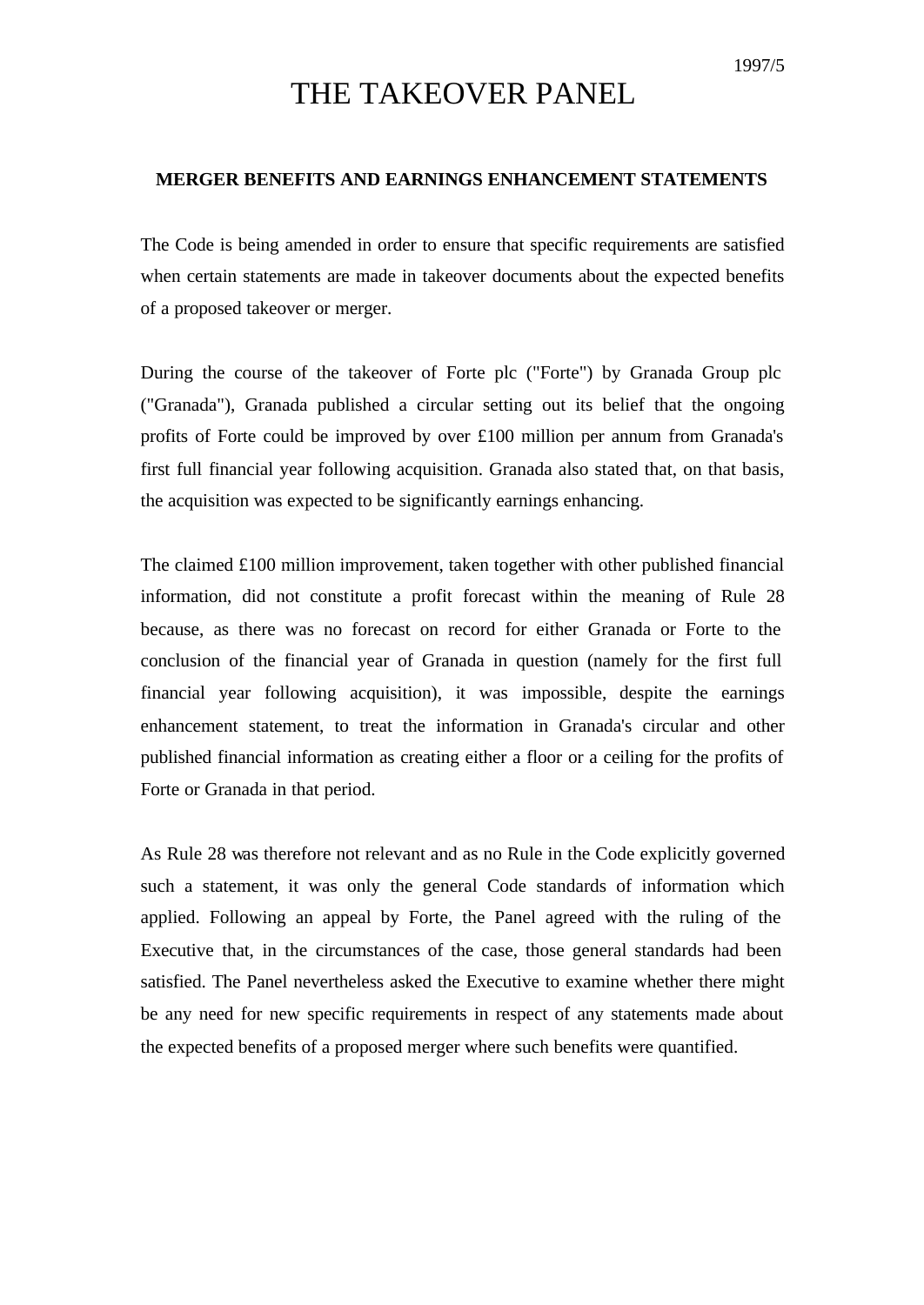The matter was subsequently considered by the Executive which concluded that there was a need for specific requirements in respect of statements made about the expected financial benefits of a proposed merger, largely similar to the information which Granada ultimately included in relation to such benefits, whether or not such benefits were quantified. The Panel agreed with the Executive's conclusion that an additional Note should be inserted in the Code to draw this to parties' attention.

Rule 19.1 has therefore been amended by the insertion of a new Note 8 as follows:

"8. Merger benefits statements

In order to satisfy the existing standards of information set out in the Code, certain additional requirements will normally need to be complied with if statements are made by a party about the expected financial benefits of a proposed takeover or merger (for example, a statement by the offeror that it would expect the offeree company to contribute an additional £x million of profit post acquisition). These requirements may also need to be complied with even if such benefits are not quantified.

These additional requirements include publication of:

- (a) the bases of the belief (including sources of information) supporting the statement:
- (b) reports by financial advisers and accountants that the statement has been made with due care and consideration;
- (c) an analysis and explanation of the constituent elements sufficient to enable shareholders to understand the relative importance of these elements; and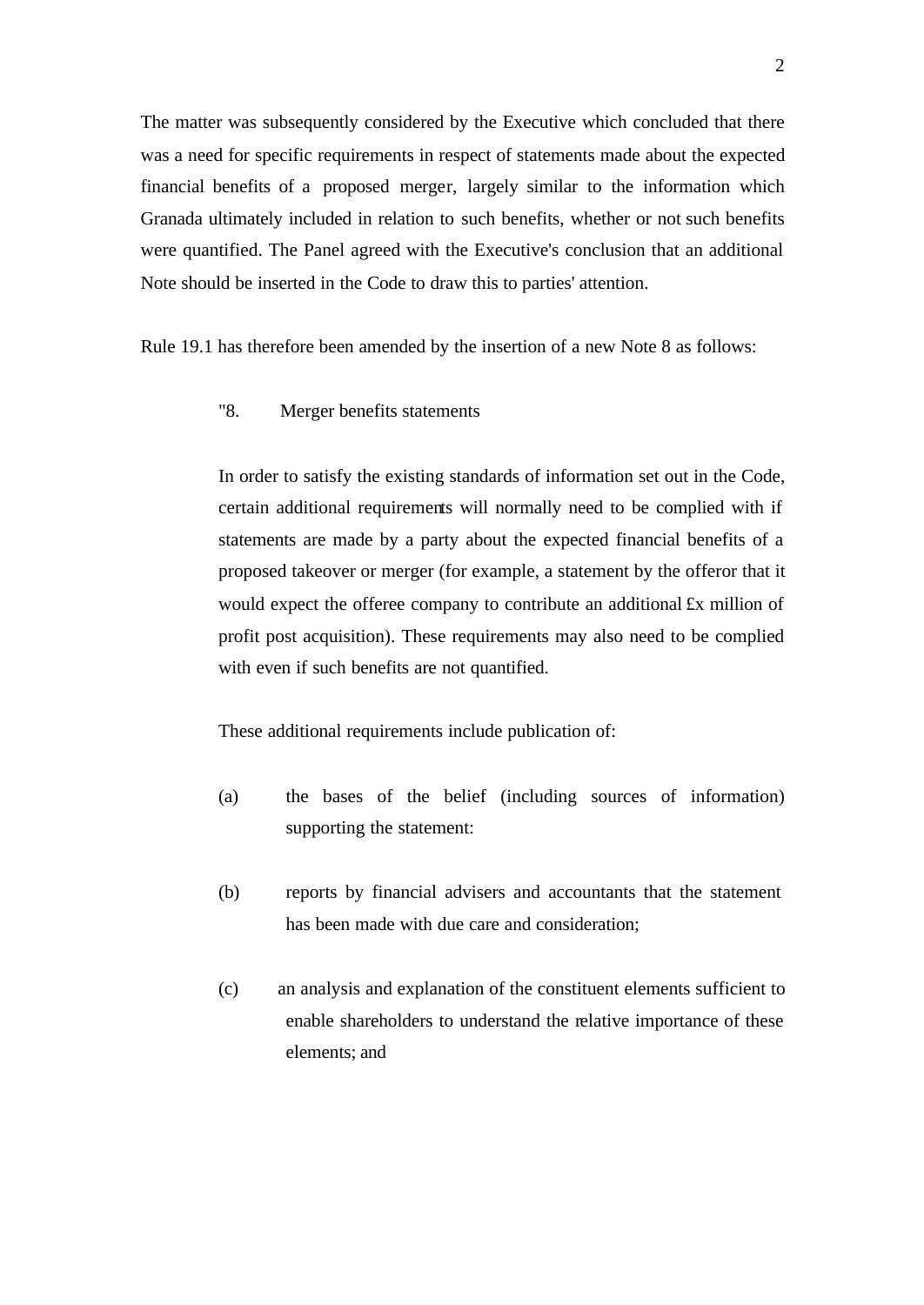(d) a base figure for any comparison drawn.

These requirements may also be applicable to statements to the effect that an acquisition will enhance an offeror's earnings per share where such enhancement depends in whole or in part on material merger benefits.

Parties wishing to make merger benefits statements should consult the Panel in advance.

See also Rule 28.6(h)."

The Executive was also concerned that earnings enhancement statements might be interpreted in different ways by shareholders. They could be regarded by some as meaning that an acquisition would result in the offeror's earnings per share following an acquisition being greater than those published in its latest financial statements, i.e. a forecast. Alternatively, they could be regarded as meaning that the offeror's earnings per share following an acquisition would be greater than they would have been had the acquisition not taken place (even though earnings per share following the acquisition might be less than those set out in the offeror's latest financial statements). Since the Executive understands that offerors and their advisers normally intend such statements to have the second meaning, an amendment has been made to the Code requiring offerors which make any earnings enhancement statements which are not intended to be profit forecasts to include an explicit and prominent disclaimer to the effect that they should not be interpreted to mean that earnings per share will necessarily be greater than those for the relevant preceding financial period.

It is also possible that earnings enhancement statements, when combined with merger benefits statements and/or other published financial information, could result in the market being provided with information from which the prospective profits for the offeror or the enlarged offeror group or at least a floor or ceiling for such profits can be inferred.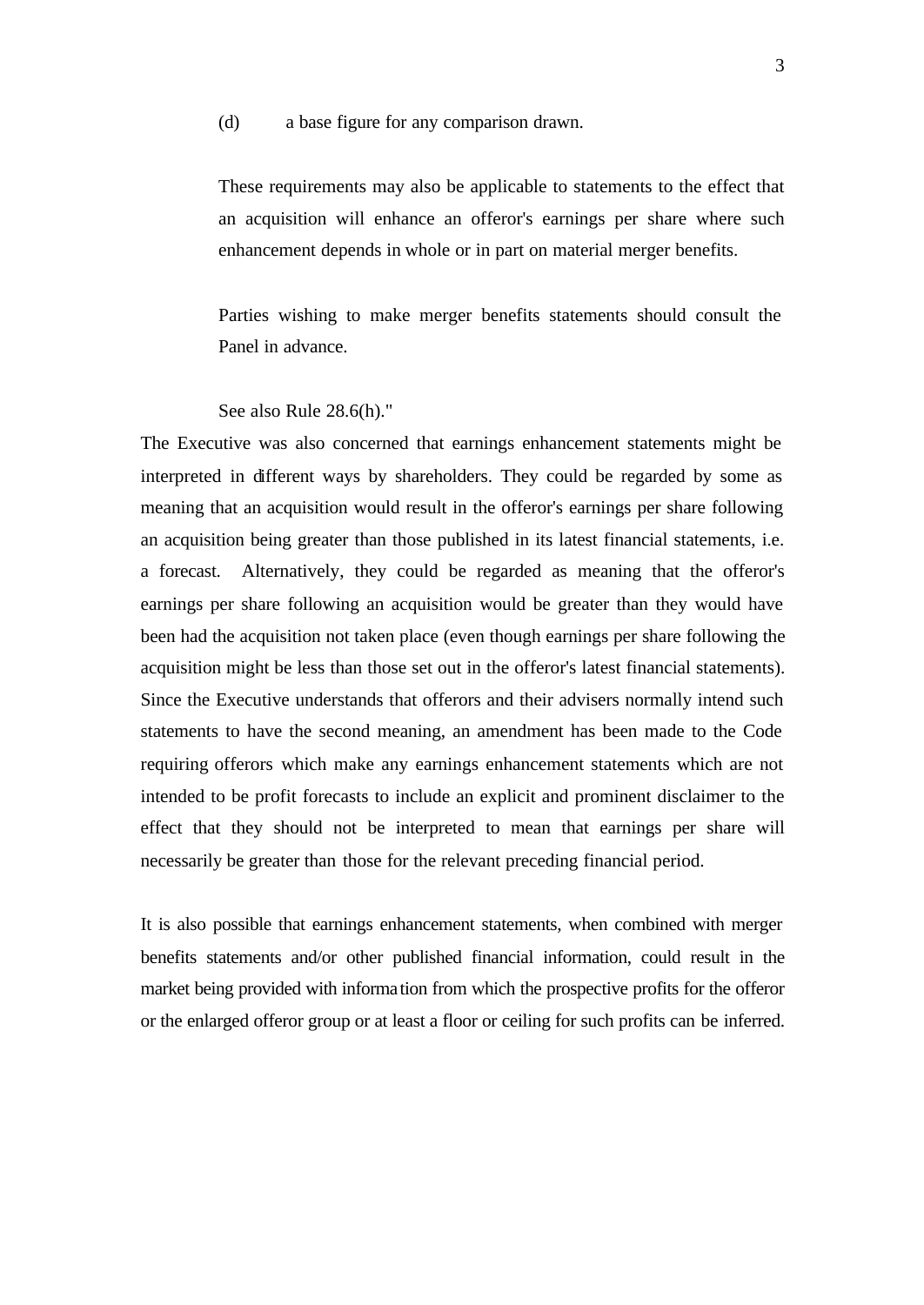Accordingly, an amendment has been made to the Code to warn parties that they should be alert to this possibility in order to avoid reporting obligations under Rule 28 with which they may be unable to comply.

Rule 28.6 of the Code has therefore been amended by the inclusion of a new paragraph (h) stating as follows:

## "(h) Earnings enhancement and merger bene fits statements

Parties wishing to make earnings enhancement statements which are not intended to be profit forecasts must include an explicit and prominent disclaimer to the effect that such statements should not be interpreted to mean that earnings per share will necessarily be greater than those for the relevant preceding financial period.

Parties should also be aware that the inclusion of earnings enhancement statements, if combined with merger benefits statements and/or other published financial information, may result in the market being provided with information from which the prospective profits for the offeror or the enlarged offeror group or at least a floor or ceiling for such profits can be inferred. Such statements would then be subject to this Rule. If parties are in any doubt as to the implications of the inclusion of such statements, they should consult the Panel in advance.

See also Note 8 on Rule 19.1."

These amendments should, where practicable, be applied with effect from today; where, however, this would produce major difficulties, for example where an offer document has